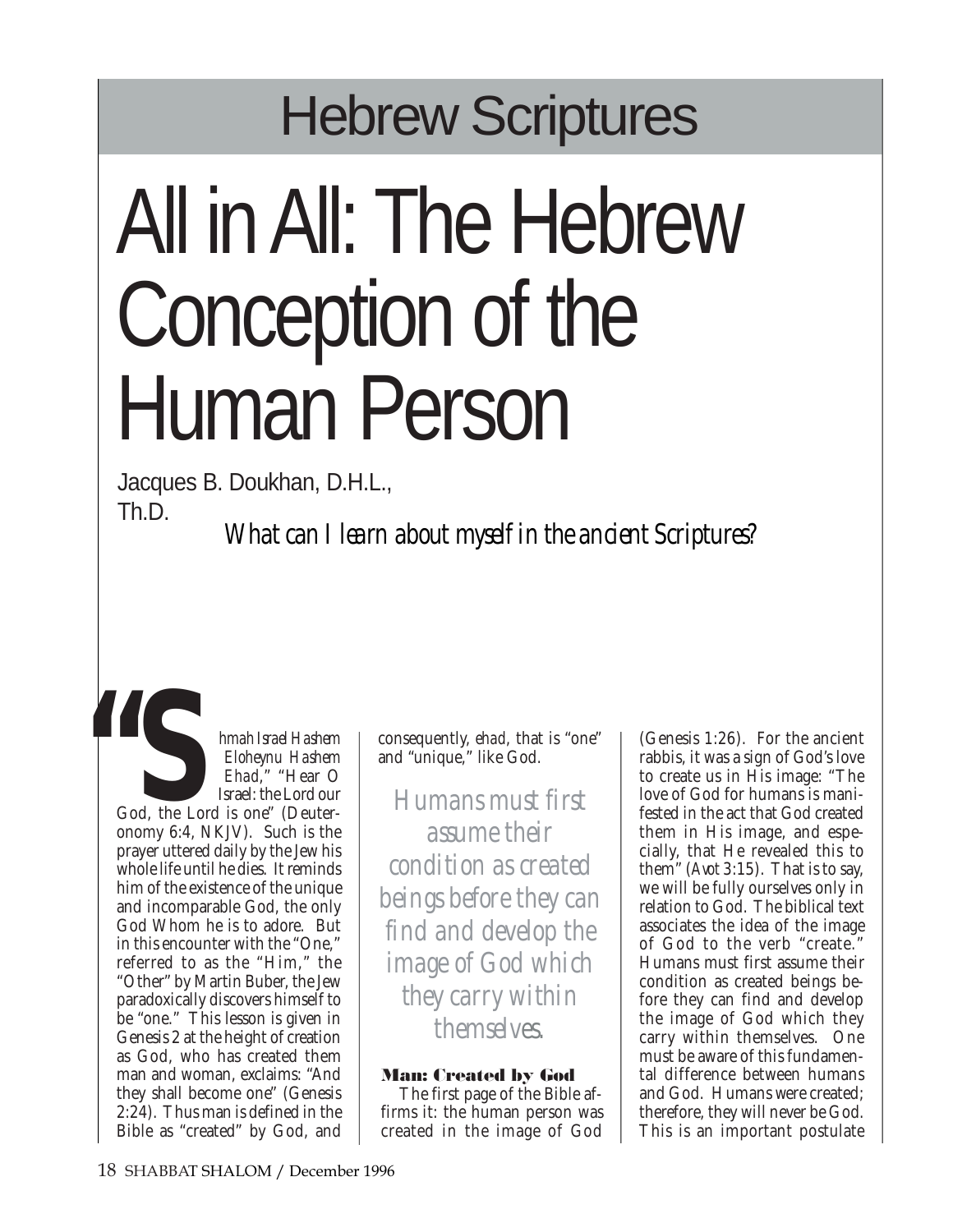which must be the cornerstone of the foundation of biblical religion. A postulate which constantly escapes the human's awareness, leading to temptation and fall (Genesis 3:5, 22-24). From Babel to modern humanism, this "absent-mindedness" has generated the most senseless ambitions and the resulting confusions. Because humans were "created by God," humans come "after" God and are dependent on Him.

This is why biblical religion inscribes deep into the heart of humans, Jew or non-Jew, man or woman, the duty to be faithful and to obey. One can be totally fulfilled only at the price of abandoning one's own law and program. Pride is what will suffocate us, hindering us from be-<br>coming truly ourselves. coming truly ourselves. Throughout the Psalms, the

*hasid*, even if he is a Levite or King David himself, is depicted as a beggar of God. He needs God for his physical life (Psalm 69:2), he asks Him for his bread and water (Psalm 136:25). But he also needs God for his spiritual life (Psalm 63:1, 2), and invokes His mercy (Psalm 77:10), looking to Him as his last remaining Hope.

#### **Man: One as God**

Because he/she was created in God's image, the individual person was created like God as "one." This idea is already alluded to in the passage relating the for-

Antonio Bueno

mation of man: "The Lord the dust of the earth, blew

in his nostrils the breath of life, and man became a living soul" (Genesis 2:7). The language of Genesis is here suggestive of the image of the potter: just as the potter shapes (*yatsar*) the clay into a beautiful vase, the Creator

*Throughout the Psalms, the hasid, even if he is a Levite or King David himself, is depicted as a beggar of God.*

shaped (*yatsar*) the dust of the earth (*adamah*) into the living human being (*Adam*).

The human person is not the combination of two distinct elements: breath and dust. He/she is rather the result of two actions of God who forms, then breathes. This dynamic definition opposes itself to the pagan Greek conception which sees the human person as the superposition of the soul to the body. However, for

the soul without the body is like the body without the soul; the soul and the body do not exist separately. It has been said that in Hebrew thought man does not "have" a soul but that he "is" a soul.<sup>1</sup> What is called soul, the *nefesh*, is none other than the human person and exists only as a result of these two operations of God. Without the "breathing" of God, dust remains dust, that is, in biblical symbolism, a void, a state of death (Psalm 30:9). Without the "fashioning" of God, the Potter (Jeremiah 18:6), the breath remains breath, that is, in the biblical sense, a vapor without existence (Psalm 39:6, 12; Job 7:7). The human person is a whole, or he/she is not.

The implication of this anthropology is that everything, for the Hebrew, maintains its importance: the body, the spirit, the



formed [*yatsar*] man from into the living human being."—Jacques Doukhan "Just as the potter shapes the clay into a beautiful vase, the Creator shaped the dust of the earth

> the Bible, it is neither the dust nor the breath which makes the human person, but the intervention of God. The human person surges forth from two verbs of which God is the subject, and not from two materials. In Hebrew,

moral insight, nothing is indifferent. Each leaves its mark in the molding of the human being. The moral behavior influences the physical (Proverbs 3:3-4). Likewise, the exercise of the intellectual faculties is a source of